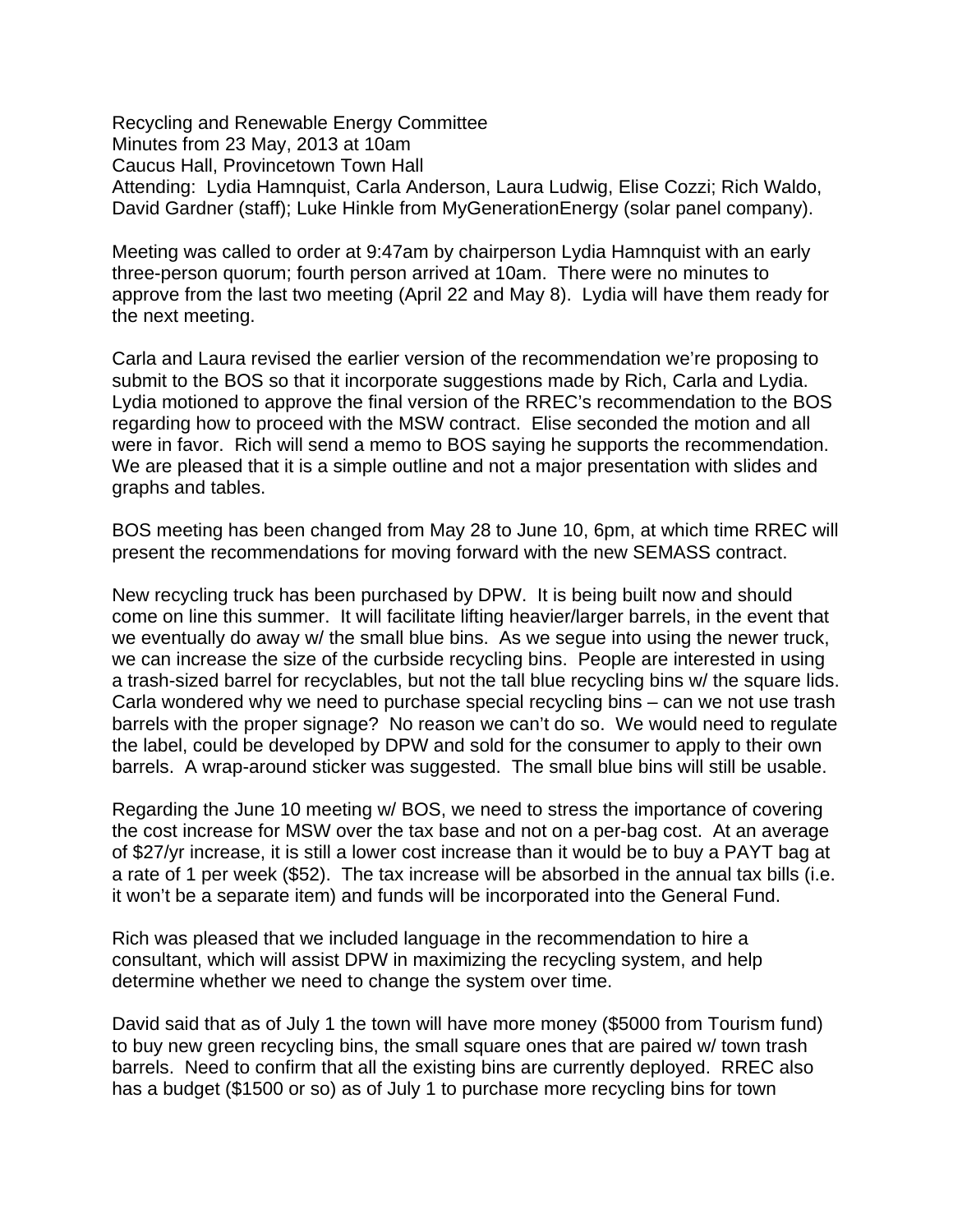buildings, e.g. VMCC (where the offices at the Grace Gouveia building will be moving to) and Town Hall.

Laura asked about trash/recycling barrels on the wharf, as the summer season opens and often trash barrels overflow. Rich will make sure the harbormaster has contact info for the barrel crew in case he needs to increase the number of bins on the wharf.

Rich wants to see a new recycling bin at the town playgrounds and basketball courts. The goal is, "Where there's a trash can, there's a recycling bin." David wants that to be conveyed in no uncertain terms to the DPW staff.

We looked at the list of existing town barrels/bins and David is in the process of updating it. Rich will be talking to Tony Lemme, and David encouraged him to make sure that the Lopes Square barrels are open for use; to ensure there are recycling bins there; and to ensure all barrels are out overall. Since we will be ordering more in July, there will be plenty to fill the gaps. Town barrels can be placed on business property if the owner requests it. Technically the businesses should have their own recycling bin, but we want to encourage public use to prevent the bottles from landing in the parking lots and streets.

Rich departed at 10:45 to attend the Disability Commission's "unveiling" of the new access mats on the beach by the Kite shop at the end of Ryder St. Ext.

Composting – David would like the RREC to pick up a demo project again, it was done several years ago (1995?). Elise remembered they got a grant to buy bins. We could discuss it at a future meeting.

New board member – Jennifer Rumpza – she's interested in being on the board but we need to vote to include her on the committee. David retrieved her application. Laura moved to appoint her to our committee; Elise seconded; all approved. The clerk will let Jen know she is now officially on the RREC.

Meetings -- Carla brought up our meeting schedule. Our website says we meet 2x/mo. We agreed that the 1st and 3rd Tuesdays would work.

New bins -- Elise suggested we look at different bin options before July so we can decide where to spend our money. We can look on-line to see what the options are. There is no short list at the town level so we can look at any vendor.

Plastic bags – we will discuss it in earnest on June 18, but we need to look into it in the meantime. David said the new Stop n Shop manager comes in this week, we will make an appointment to talk with him.

Luke Hinkle (MyGenerationEnergy) is in town to talk about solar in Provincetown on WOMR. He agreed to talk to us regarding the program he's interested in pursuing.